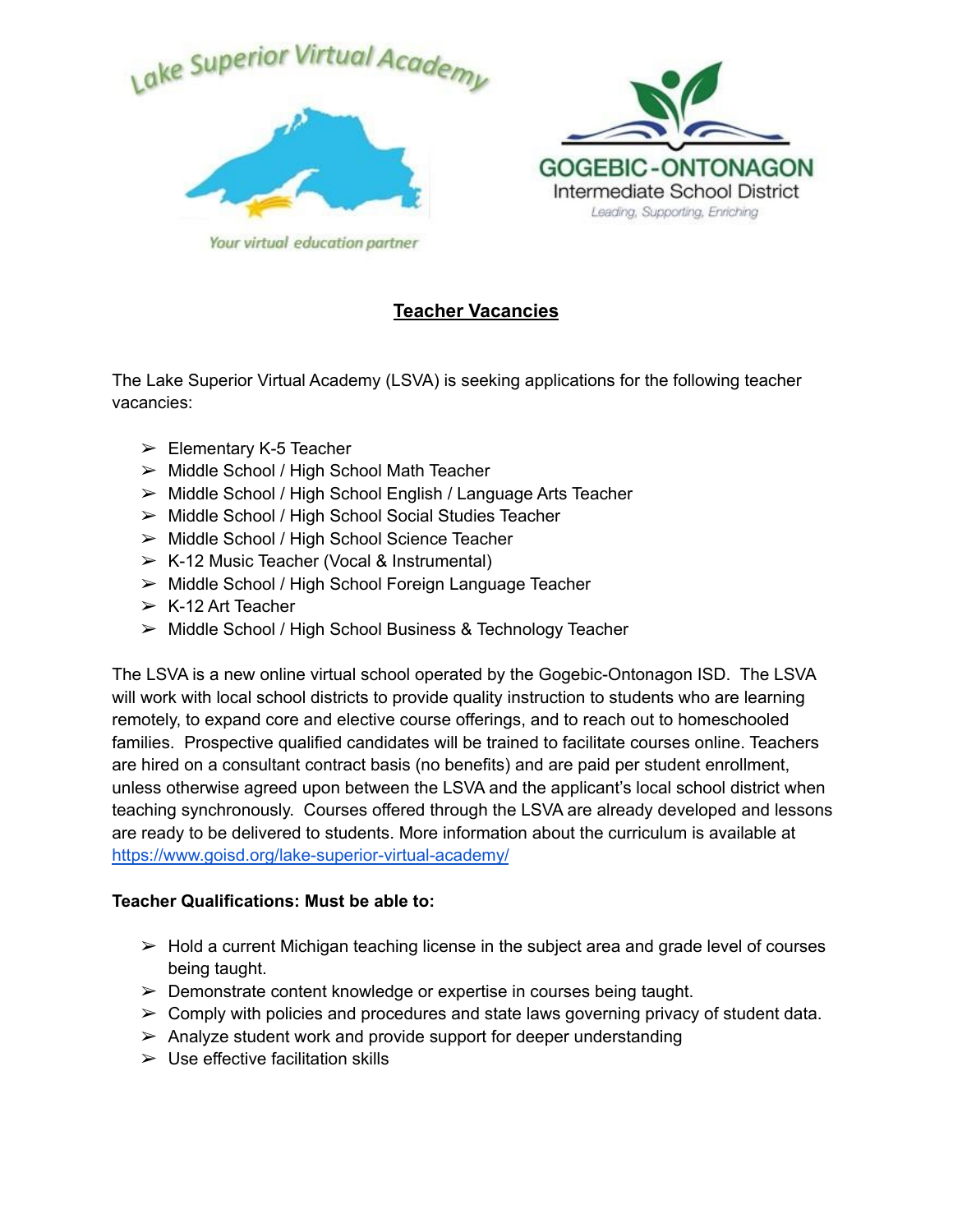- $\triangleright$  Have a positive attitude towards online teaching and be self-motivated, organized and flexible
- $\triangleright$  Participate in LSVA professional development activities and meetings
- $\triangleright$  Communicate effectively with students using various electronic methods including email, web conferencing, instant messaging, and phone.
- $\triangleright$  Understand and abide by the terms of the consultant contract and meet professional obligations on time.

# **Responsibilities:**

### *Communications-*

- $\triangleright$  Send a welcome letter of introduction to each new student outlining course expectations, office hours, and contact information.
- $\triangleright$  Respond to student email within 24 hours.
- $\triangleright$  Monitor and facilitate threaded discussions
- $\triangleright$  Hold weekly online office hour(s).

# *Online Teaching-*

- $\triangleright$  Grade student work and provide feedback within 72 hours of submission.
- $\triangleright$  Vary instructional strategies to meet the needs of individual learners.
- $\triangleright$  Provide support for deeper understanding.
- $\triangleright$  Facilitate discussion groups or study groups as needed
- $\triangleright$  Maintain academic honesty
- $\triangleright$  Monitor student progress
- $\geq$  Contact parent and/or mentor if student is not maintaining progress
- $\triangleright$  Submit final grades to LSVA in a timely manner.

# *Training and Support-*

- $\triangleright$  Participate in training in course content, course tools, communication components and online teaching skills
- $\triangleright$  Participate in virtual faculty meetings
- $\triangleright$  Develop online teaching skills
- $\triangleright$  Participate in online learning community with other virtual teachers

### *Evaluation-*

- $\geq$  Submit required student progress reports
- $\triangleright$  Provide constructive feedback and recommendations on course enhancements, instructional practice and policies
- $\triangleright$  Submit required project evaluation data